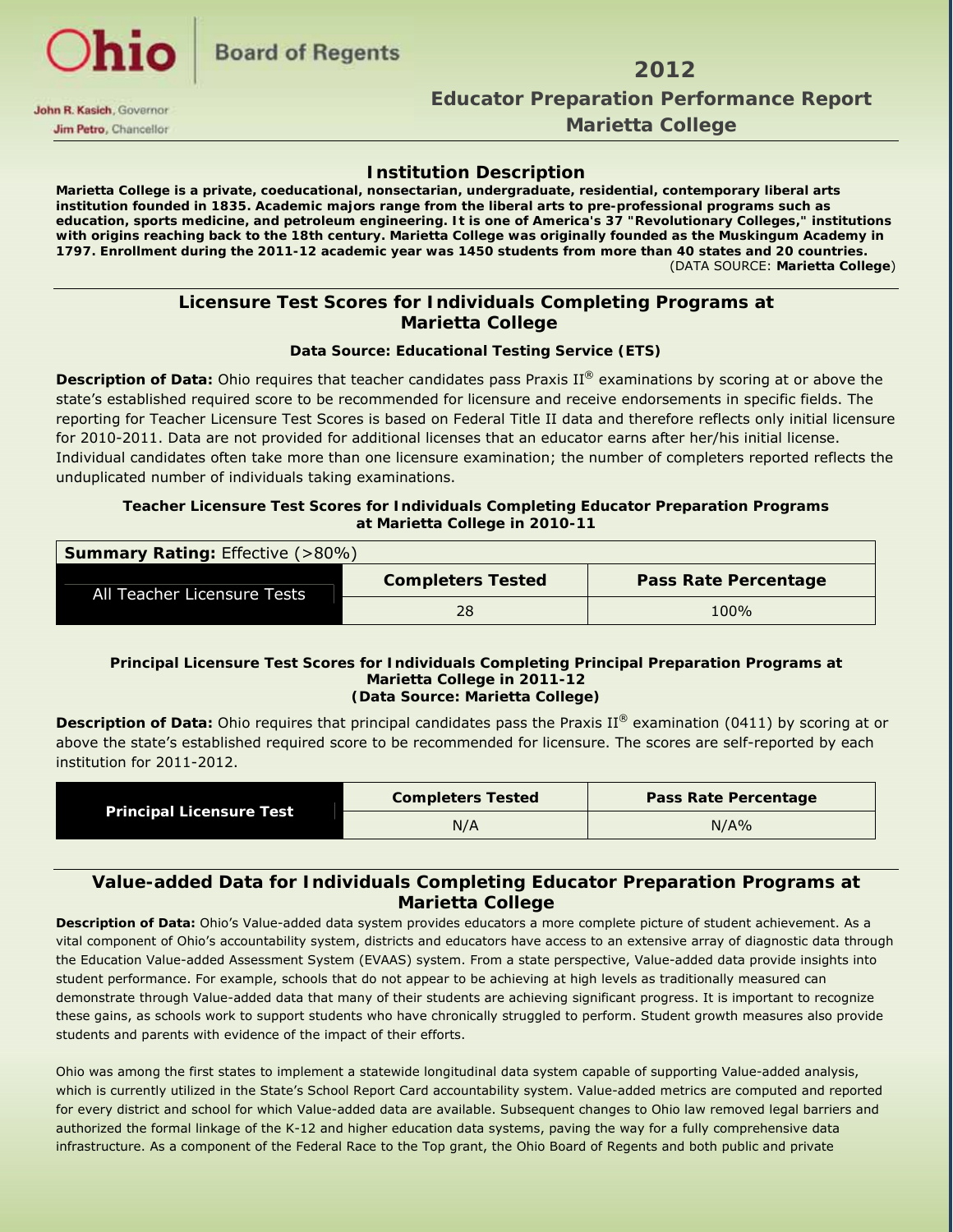### **2012 2012 Educator Preparation Performance Report** Educator Preparation Performance Report  **Marietta College**

institutions of higher education in Ohio have led the development of educator quality metrics, which include linking student assessment data to the institutions and programs where those teachers and principals were prepared.

Limitations of the Value-added data:

- 1. Linking teachers and principals to the preparation institutions was initiated in 2008. The information in the report is for those individuals receiving their teacher or principal licenses with effective years of 2008, 2009, 2010, and 2011.
- 2. The Value-added data in this report are those reported by Ohio's Education Value-added Assessment System (EVAAS) based on reading and mathematics achievement tests in grades 4-8.
- 3. The data in this report reflect teacher level composite scores based on data for 2010-2011 and 2011-2012 and building level data associated with principals serving in public K-12 buildings with Value-added data for 2011-2012.
- 4. The data represent 68 percent of Ohio teachers of reading and mathematics in grades 4-8 serving in public or districtadministered community schools and 100 percent of the principals with associated building level Value-added data.
- 5. The number of teachers and principals (N) with associated Value-added data remains small at this point. For institutions with fewer than 10 linked teachers or principals with Value-added data, only the N is reported.
- 6. Some of the SY2011-2012 demographic data are not yet final and should be considered preliminary until the Auditor of State has completed his investigation of the data. For further information, please go to http://education.ohio.gov/GD/Templates/Pages/ODE/ODEDetail.aspx?page=3&TopicRelationID=1&ContentID=131230

#### **Value-Added Data for Marietta College-Prepared Teachers**

|                                       | <b>Teachers with Effective Licensure Dates</b><br>2008, 2009, 2010, 2011 | <b>Associated Value-Added Classifications</b> |         |                     |         |                          |         |                       |
|---------------------------------------|--------------------------------------------------------------------------|-----------------------------------------------|---------|---------------------|---------|--------------------------|---------|-----------------------|
| <b>Employed as</b><br><b>Teachers</b> | <b>Teachers with</b><br><b>Value-Added Data</b>                          | <b>Above Expected</b>                         |         | <b>Met Expected</b> |         |                          |         | <b>Below Expected</b> |
| 27                                    | N<10                                                                     | $N = N < 10$                                  | N < 10% | $N =$<br>N<10       | N < 10% | $N =$<br>N <sub>10</sub> | N < 10% |                       |

#### **Demographic Information for Schools Where Marietta College-Prepared Teachers with Value-Added Data Serve**

| <b>Characteristic</b>                                                 |                               |                                                               |                               |                                         |                                                              |                                      |  |                               |                                                |                              |
|-----------------------------------------------------------------------|-------------------------------|---------------------------------------------------------------|-------------------------------|-----------------------------------------|--------------------------------------------------------------|--------------------------------------|--|-------------------------------|------------------------------------------------|------------------------------|
| <b>Teachers</b>                                                       | <b>Elementary</b>             | <b>Middle School</b>                                          |                               |                                         |                                                              | <b>Junior High</b>                   |  | <b>High School</b>            |                                                | <b>Ungraded</b>              |
| <b>Serving by</b><br><b>School Level</b>                              | $N = N < 10$<br>$\% = N < 10$ | $N = N < 10$<br>$% = N < 10$                                  |                               |                                         |                                                              | $N = N < 10$<br>$\% = N < 10$        |  | $N = N < 10$<br>$\% = N < 10$ |                                                | $N = N < 10$<br>$% = N < 10$ |
| <b>Teachers</b>                                                       |                               | <b>Community School</b>                                       |                               |                                         |                                                              | <b>Public School</b>                 |  |                               |                                                |                              |
| <b>Serving by</b><br><b>School Type</b>                               |                               | $N = N < 10$<br>$% = N < 10$                                  |                               |                                         |                                                              | $N = N < 10$<br>$% = N < 10$         |  |                               |                                                |                              |
| <b>Teachers</b><br>Serving by                                         | Academic<br><b>Emergency</b>  | Academic<br><b>Watch</b>                                      |                               | <b>Continuous</b><br><b>Improvement</b> |                                                              | <b>Effective</b><br><b>Excellent</b> |  |                               | <b>Excellent</b><br>with<br><b>Distinction</b> |                              |
| <b>School Rating</b>                                                  | $N = N < 10$<br>$% = N < 10$  | $N = N < 10$<br>$N = N < 10$<br>$\% = N < 10$<br>$% = N < 10$ |                               |                                         | $N = N < 10$<br>$N = N < 10$<br>$% = N < 10$<br>$% = N < 10$ |                                      |  | $N = N < 10$<br>$% = N < 10$  |                                                |                              |
|                                                                       |                               |                                                               |                               |                                         |                                                              |                                      |  |                               |                                                |                              |
| <b>Teachers</b><br>Serving by                                         | <b>High Minority</b>          | <b>Medium High Minority</b>                                   |                               |                                         | <b>Medium Low Minority</b>                                   |                                      |  | <b>Low Minority</b>           |                                                |                              |
| <b>School</b><br><b>Minority</b><br><b>Enrollment</b><br>by Quartiles | $N = N < 10$<br>$\% = N < 10$ |                                                               | $N = N < 10$<br>$\% = N < 10$ |                                         | $N = N < 10$<br>$% = N < 10$                                 |                                      |  |                               | $N = N < 10$<br>$\% = N < 10$                  |                              |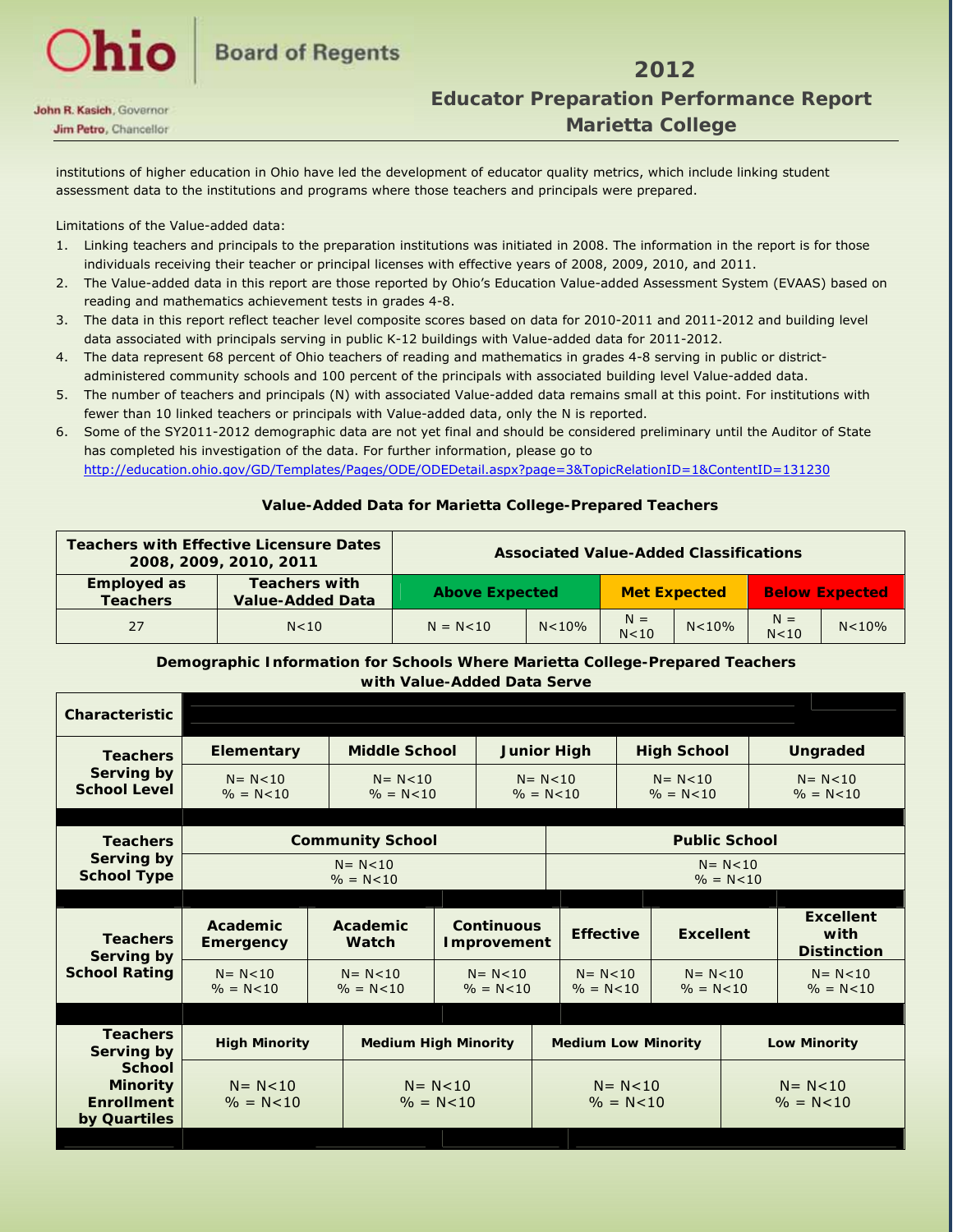# Ohio Board of Regents 2012

## **Educator Preparation Performance Report** Educator Preparation Performance Report  **Jim Petro, Chancellor Marietta College**

| <b>Teachers</b><br>Serving by                         | <b>High Poverty</b>           | <b>Medium High Poverty</b>    | <b>Medium Low Poverty</b>     | <b>Low Poverty</b>            |
|-------------------------------------------------------|-------------------------------|-------------------------------|-------------------------------|-------------------------------|
| <b>School</b><br><b>Poverty Level</b><br>by Quartiles | $N = N < 10$<br>$\% = N < 10$ | $N = N < 10$<br>$\% = N < 10$ | $N = N < 10$<br>$\% = N < 10$ | $N = N < 10$<br>$\% = N < 10$ |

#### **Value-Added Data for Marietta College-Prepared Principals**

| Principals with Effective Licensure Dates 2008,<br>2009, 2010, 2011 |                                            |                       | <b>Associated Value-Added Classifications</b> |                     |      |                       |      |
|---------------------------------------------------------------------|--------------------------------------------|-----------------------|-----------------------------------------------|---------------------|------|-----------------------|------|
| <b>Employed as Principals</b>                                       | <b>Principals with Value-Added</b><br>Data | <b>Above Expected</b> |                                               | <b>Met Expected</b> |      | <b>Below Expected</b> |      |
| N/A                                                                 | N/A                                        | $N = N/A$             | N/A%                                          | $N = N/A$           | N/A% | $N = N/A$             | N/A% |

#### **Demographic Information for Schools Where Marietta College-Prepared Principals with Value-Added Data Serve**

| <b>Characteristic</b>                                                        |                              |                          |                                         |                         |                                                   |                         |                                                |  |
|------------------------------------------------------------------------------|------------------------------|--------------------------|-----------------------------------------|-------------------------|---------------------------------------------------|-------------------------|------------------------------------------------|--|
| <b>Principals</b>                                                            | Elementary                   | <b>Middle School</b>     |                                         | <b>Junior High</b>      | <b>High School</b>                                |                         | <b>Ungraded</b>                                |  |
| Serving by<br><b>School Level</b>                                            | $N = N/A$<br>$\% = N/A$      | $N=N/A$<br>$\% = N/A$    |                                         |                         | $N = N/A$<br>$N = N/A$<br>$% = N/A$<br>$\% = N/A$ |                         | $N = N/A$<br>$\% = N/A$                        |  |
| <b>Principals</b>                                                            |                              | <b>Community School</b>  |                                         |                         |                                                   | <b>Public School</b>    |                                                |  |
| Serving by<br><b>School Type</b>                                             |                              | $N = N/A$<br>$\% = N/A$  |                                         | $N = N/A$<br>$\% = N/A$ |                                                   |                         |                                                |  |
| <b>Principals</b><br><b>Serving by</b>                                       | Academic<br><b>Emergency</b> | Academic<br><b>Watch</b> | <b>Continuous</b><br><b>Improvement</b> |                         | <b>Effective</b><br><b>Excellent</b>              |                         | <b>Excellent</b><br>with<br><b>Distinction</b> |  |
| <b>School Rating</b>                                                         | $N = N/A$<br>$\% = N/A$      | $N = N/A$<br>$\% = N/A$  | $N = N/A$<br>$\% = N/A$                 | $N = N/A$<br>$\% = N/A$ |                                                   | $N = N/A$<br>$\% = N/A$ | $N = N/A$<br>$\% = N/A$                        |  |
|                                                                              |                              |                          |                                         |                         |                                                   |                         |                                                |  |
| <b>Principals</b><br><b>Serving by</b>                                       | <b>High Minority</b>         |                          | <b>Medium High Minority</b>             |                         | <b>Medium Low Minority</b>                        |                         | <b>Low Minority</b>                            |  |
| <b>School</b><br><b>Minority</b><br><b>Enrollment by</b><br><b>Quartiles</b> | $N = N/A$<br>$\% = N/A$      |                          | $N = N/A$<br>$\% = N/A$                 |                         | $N = N/A$<br>$\% = N/A$                           |                         | $N = N/A$<br>$\% = N/A$                        |  |
|                                                                              |                              |                          |                                         |                         |                                                   |                         |                                                |  |
| <b>Principals</b><br>Serving by                                              | <b>High Poverty</b>          |                          | <b>Medium High Poverty</b>              |                         | <b>Medium Low Poverty</b>                         |                         | <b>Low Poverty</b>                             |  |
| <b>School</b><br><b>Poverty Level</b><br>by Quartiles                        | $N = N/A$<br>$\% = N/A$      |                          | $N = N/A$<br>$% = N/A$                  | $N = N/A$<br>$\% = N/A$ |                                                   |                         | $N = N/A$<br>$\% = N/A$                        |  |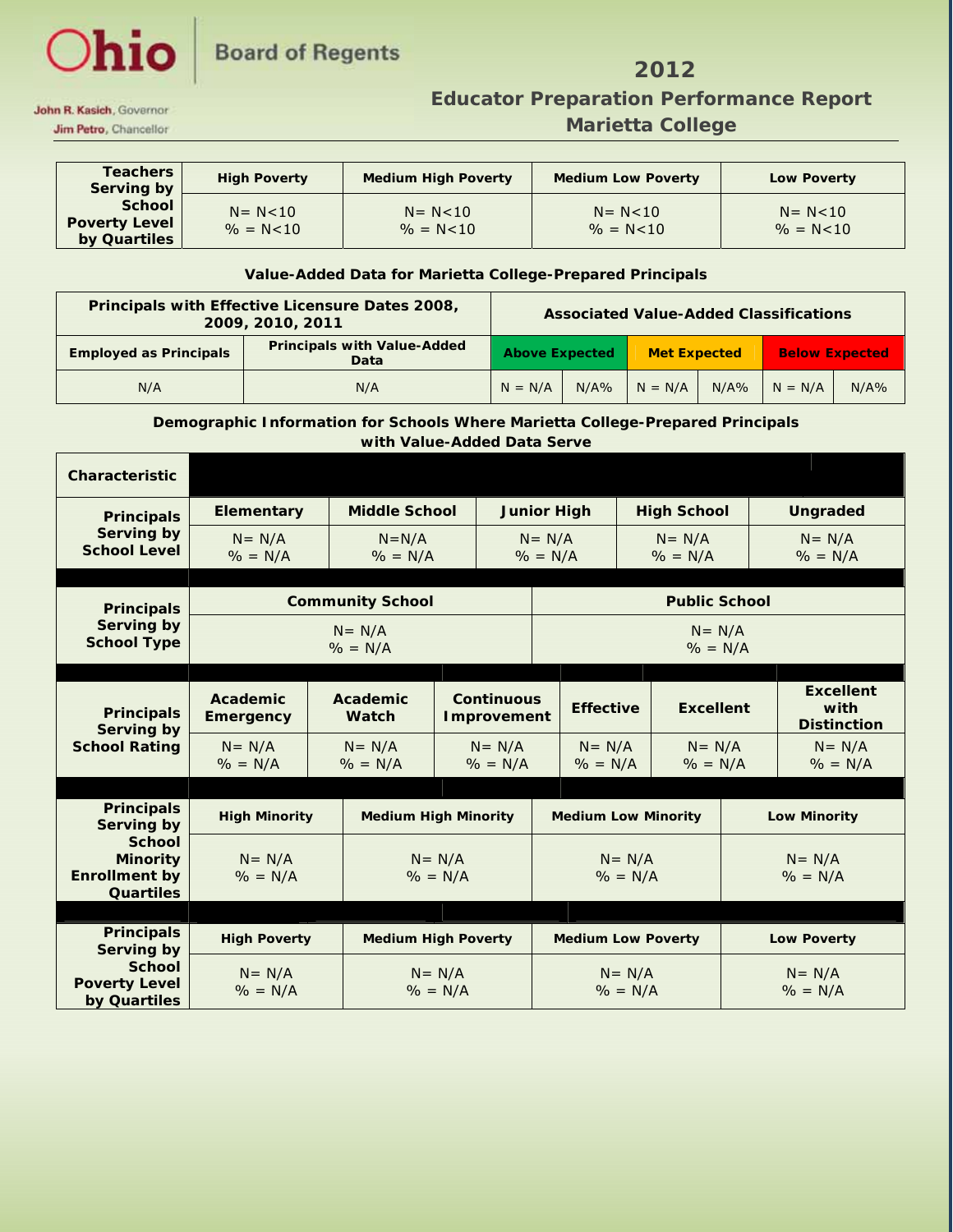

## **Educator Preparation Performance Report** Educator Preparation Performance Report  **Jim Petro, Chancellor College College College Marietta College**

### **Marietta College Candidate Academic Measures**

#### **Data Source: Marietta College**

**Description of Data:** Institutions of Higher Education (IHE) reported academic measures for students completing teacher and principal preparation programs at their institutions. Academic measures reported include assessment results for the ACT**®**, SAT**®**, Praxis I®, GRE**®**, and MAT**®**, as well as high school, undergraduate, graduate, transfer grade point average, and program admission (GPA). The Ohio Board of Regents calculated statewide weighted mean values based on the IHE-reported data.

|  | Marietta College Candidates Admitted to and Completing Teacher Preparation Programs |  |  |  |
|--|-------------------------------------------------------------------------------------|--|--|--|
|--|-------------------------------------------------------------------------------------|--|--|--|

|                              | <b>Candidates Admitted</b> |                                |                                                     | <b>Candidates Completing</b>              |                                                             |                                                       |  |
|------------------------------|----------------------------|--------------------------------|-----------------------------------------------------|-------------------------------------------|-------------------------------------------------------------|-------------------------------------------------------|--|
|                              |                            | 2012                           |                                                     | 2012                                      |                                                             |                                                       |  |
| <b>Criterion</b>             | Required<br><b>Score</b>   | Number of<br><b>Admissions</b> | Average<br><b>Score of All</b><br><b>Admissions</b> | Number of<br>Program<br><b>Completers</b> | Average<br><b>Score All</b><br>Program<br><b>Completers</b> | <b>Score</b><br><b>Range All</b><br><b>Completers</b> |  |
| <b>ACT</b>                   | 23                         | 34                             | 23.9                                                | 20                                        | 24.8                                                        | $23$ to<br>30                                         |  |
| <b>SAT</b>                   | N/A                        | N/A                            | N/A                                                 | N/A                                       | N/A                                                         | $N/A$ to<br>N/A                                       |  |
| <b>Praxis I Reading</b>      | N/A                        | N/A                            | N/A                                                 | N/A                                       | N/A                                                         | N/A to N/A                                            |  |
| <b>Praxis I Writing</b>      | N/A                        | N/A                            | N/A                                                 | N/A                                       | N/A                                                         | $N/A$ to $N/A$                                        |  |
| <b>Praxis I Math</b>         | N/A                        | N/A                            | N/A                                                 | N/A                                       | N/A                                                         | $N/A$ to $N/A$                                        |  |
| <b>GRE Verbal</b>            | N/A                        | N/A                            | N/A                                                 | N/A                                       | N/A                                                         | $N/A$ to $N/A$                                        |  |
| <b>GRE Quantitative</b>      | N/A                        | N/A                            | N/A                                                 | N/A                                       | N/A                                                         | N/A to N/A                                            |  |
| <b>GRE Writing</b>           | N/A                        | N/A                            | N/A                                                 | N/A                                       | N/A                                                         | $N/A$ to $N/A$                                        |  |
| <b>MAT</b>                   | N/A                        | N/A                            | N/A                                                 | N/A                                       | N/A                                                         | N/A to N/A                                            |  |
| <b>High School GPA</b>       | N/A                        | N/A                            | N/A                                                 | N/A                                       | N/A                                                         | $N/A$ to $N/A$                                        |  |
| <b>Graduate GPA</b>          | N/A                        | N/A                            | N/A                                                 | N/A                                       | N/A                                                         | $N/A$ to $N/A$                                        |  |
| <b>Transfer GPA</b>          | N/A                        | N/A                            | N/A                                                 | N/A                                       | N/A                                                         | $N/A$ to $N/A$                                        |  |
| <b>Program Admission GPA</b> | 2.75                       | 34                             | 3.49                                                | 20                                        | 3.48                                                        | 2.97 to 4                                             |  |

**Marietta College Candidates Admitted to and Completing Principal Preparation Programs** 

|                                          |                                  | <b>Candidates Admitted</b>     |                                                     | <b>Candidates Completing</b>              |                                                             |                                             |  |
|------------------------------------------|----------------------------------|--------------------------------|-----------------------------------------------------|-------------------------------------------|-------------------------------------------------------------|---------------------------------------------|--|
|                                          | 2012                             |                                |                                                     | 2012                                      |                                                             |                                             |  |
| Criterion                                | <b>Required</b><br><b>Scores</b> | Number of<br><b>Admissions</b> | Average<br><b>Score of All</b><br><b>Admissions</b> | Number of<br>Program<br><b>Completers</b> | Average<br><b>Score All</b><br>Program<br><b>Completers</b> | <b>Score Range All</b><br><b>Completers</b> |  |
| <b>GRE Verbal</b>                        | N/A                              | N/A                            | N/A                                                 | N/A                                       | N/A                                                         | $N/A-N/A$                                   |  |
| <b>GRE Quantitative</b>                  | N/A                              | N/A                            | N/A                                                 | N/A                                       | N/A                                                         | $N/A-N/A$                                   |  |
| <b>GRE Writing</b>                       | N/A                              | N/A                            | N/A                                                 | N/A                                       | N/A                                                         | $N/A-N/A$                                   |  |
| <b>MAT</b>                               | N/A                              | N/A                            | N/A                                                 | N/A                                       | N/A                                                         | $N/A-N/A$                                   |  |
| <b>Undergraduate GPA</b>                 | N/A                              | N/A                            | N/A                                                 | N/A                                       | N/A                                                         | $N/A-N/A$                                   |  |
| <b>Graduate GPA</b>                      | N/A                              | N/A                            | N/A                                                 |                                           | N/A                                                         | $N/A-N/A$                                   |  |
| <b>Transfer GPA</b>                      | N/A                              | N/A                            | N/A                                                 | N/A                                       | N/A                                                         | $N/A-N/A$                                   |  |
|                                          |                                  |                                | <b>Other Criteria</b>                               |                                           |                                                             |                                             |  |
| <b>Candidate Interview</b>               |                                  |                                |                                                     | N/A                                       |                                                             |                                             |  |
| <b>Candidate Essay</b>                   |                                  |                                |                                                     | N/A                                       |                                                             |                                             |  |
| <b>Candidate Dispositions Assessment</b> |                                  |                                |                                                     | N/A                                       |                                                             |                                             |  |
| <b>Candidate Letter</b>                  |                                  |                                |                                                     | N/A                                       |                                                             |                                             |  |
|                                          |                                  | <b>Superintendent Support</b>  |                                                     | N/A                                       |                                                             |                                             |  |
| <b>Other</b>                             |                                  |                                |                                                     | N/A                                       |                                                             |                                             |  |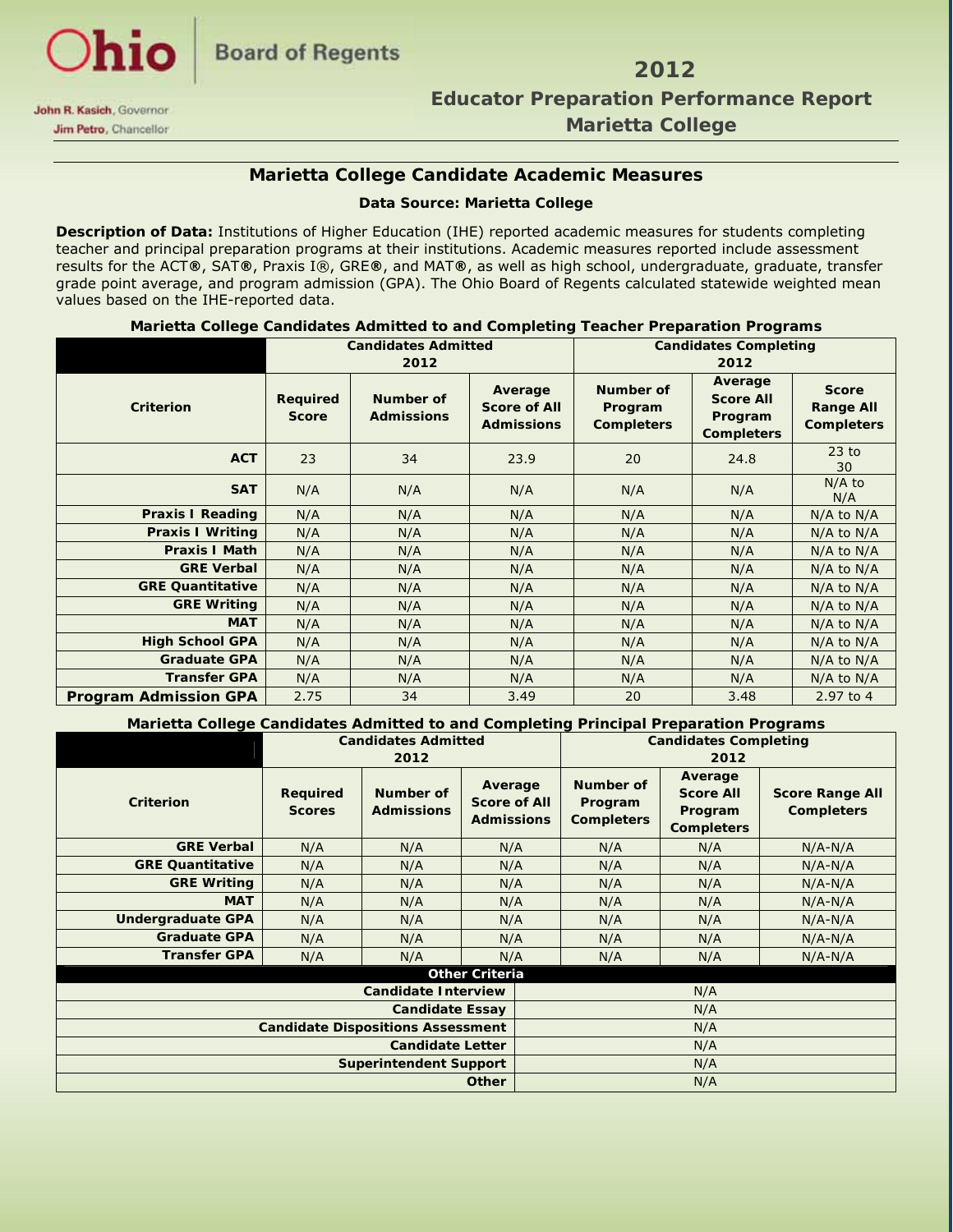

#### **Field and Clinical Experiences for Marietta College Candidates Teacher Preparation Programs**

**Description of Data:** Ohio requires that teacher candidates complete field and clinical experiences in school settings as part of their preparation. These experiences include early and ongoing field-based opportunities and the culminating pre-service clinical experience commonly referred to as "student teaching." The specific requirements for these placements vary by institution and by program. The information below is calculated based on data reported at the institution level.

| <b>Field/Clinical Experience Element</b>                                                                            | <b>Marietta College Requirements</b> |
|---------------------------------------------------------------------------------------------------------------------|--------------------------------------|
| Minimum number of field/clinical hours required of candidates in teacher preparation<br>programs at the institution | 130                                  |
| Maximum number of field/clinical hours required of candidates in teacher preparation<br>programs at the institution | 290                                  |
| Average number of weeks required in the student teaching experience at the institution                              | 12                                   |
| Average number of weeks required to teach full-time within the student teaching<br>experience at the institution    | 12                                   |
| Percentage of teacher candidates who satisfactorily completed student teaching in 2012.                             | 95                                   |

#### **Marietta College Teacher Preparation Programs**

| Marietta College Principal Preparation Program                                        |                              |
|---------------------------------------------------------------------------------------|------------------------------|
| <b>Field/Clinical Experience Element</b>                                              | Marietta College Requirement |
| Total number of field/clinical weeks required of principal candidates in internship   | N/A                          |
| Average number of field/clinical hours required of principal candidates in internship | N/A                          |
| Number of candidates admitted to internship in 2012                                   | N/A                          |
| Number of candidates completing internship in 2012                                    | N/A                          |
| Percentage of principal candidates who satisfactorily completed internship in 2012.   | N/A                          |

#### **Marietta College Principal Preparation Program**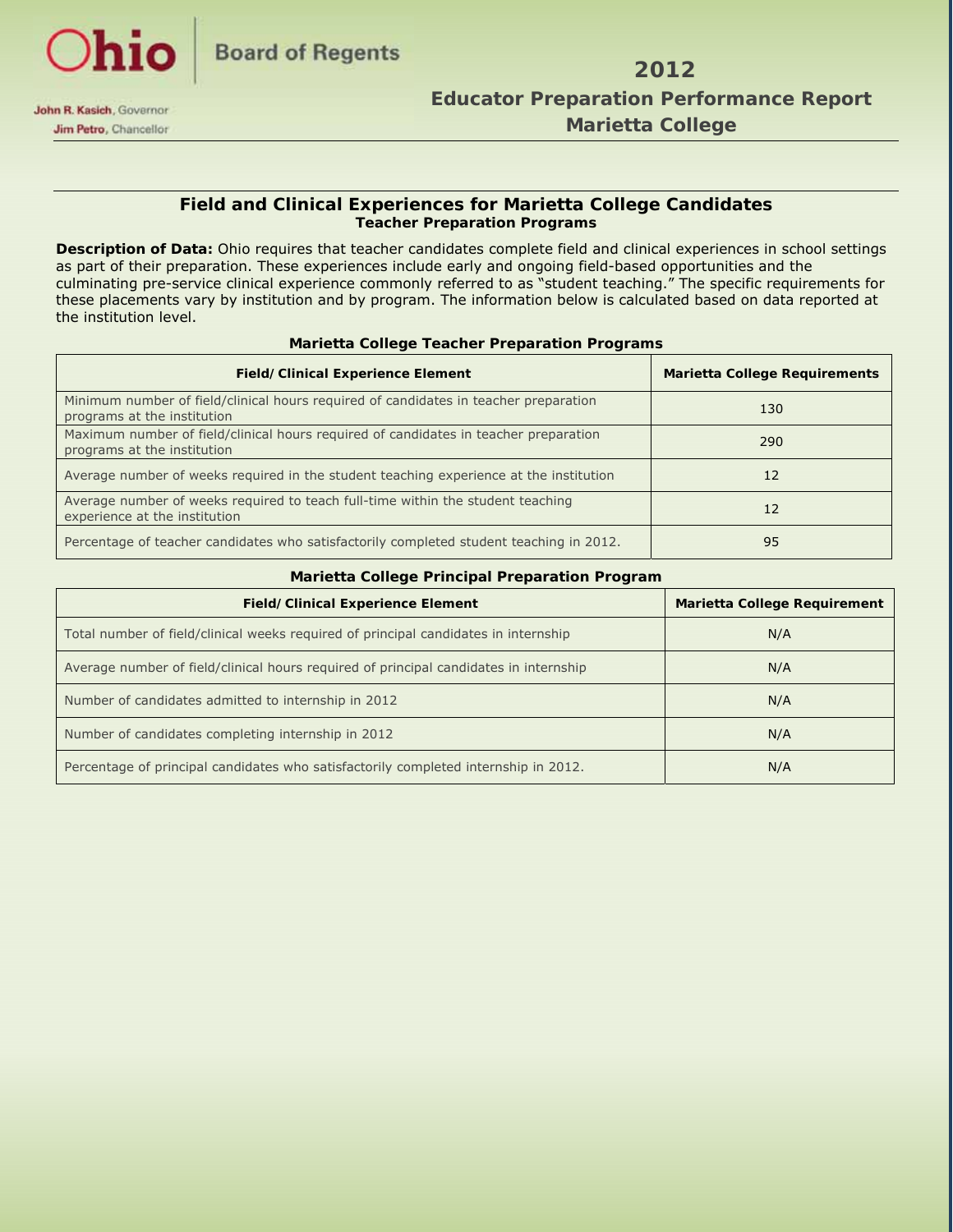

# **Jim Petro**, Chancellor **College Marietta College**

#### **PRE-SERVICE TEACHER SURVEY RESULTS**

**Description of Data:** To gather information on student satisfaction with the quality of preparation provided by their teacher education programs, the Ohio Board of Regents and a committee of representatives from Ohio institutions of higher education collaborated to develop a survey of Ohio's Pre-Service Teachers as a special research project. Questions on the survey are aligned with the Ohio Standards for the Teaching Profession (OSTP), Ohio licensure requirements, and elements of national accreditation. The Ohio Board of Regents distributed the online survey to candidates completing their student teaching experiences in Fall 2012. A total of 1,917 respondents completed the survey statewide for a response rate of 76 percent.

#### **Marietta College Survey Response Rate = 100% Total Survey Responses = 10**

|                | Question                                                                                                                                                                                                         | <b>Institution Average</b><br>1=Strongly Disagree<br>2=Disagree<br>$3 =$ Agree<br>4=Strongly Agree | <b>State Average</b><br>(Mean)<br>1=Strongly Disagree<br>2=Disagree<br>$3 =$ Agree<br>4=Strongly Agree |  |  |
|----------------|------------------------------------------------------------------------------------------------------------------------------------------------------------------------------------------------------------------|----------------------------------------------------------------------------------------------------|--------------------------------------------------------------------------------------------------------|--|--|
| $\mathbf{1}$   | My teacher preparation program prepared me with knowledge of<br>research on how students learn.                                                                                                                  | 3.479                                                                                              |                                                                                                        |  |  |
|                | My teacher preparation program prepared me to recognize<br>characteristics of gifted students, students with disabilities, and at-<br>3.7<br>risk students in order to plan and deliver appropriate instruction. |                                                                                                    | 3.331                                                                                                  |  |  |
| 3              | My teacher preparation program prepared me with high levels of<br>knowledge and the academic content I plan to teach.                                                                                            | 3.370                                                                                              |                                                                                                        |  |  |
|                | My teacher preparation program prepared me to identify instructional<br>3.7<br>strategies appropriate to my content area.                                                                                        |                                                                                                    | 3.435                                                                                                  |  |  |
|                | My teacher preparation program prepared me to understand the<br>importance of linking interdisciplinary experiences.                                                                                             | 3.387                                                                                              |                                                                                                        |  |  |
|                | My teacher preparation program prepared me to align instructional<br>goals and activities with Ohio's academic content standards, including<br>3.8<br>the Common Core State Standards.                           |                                                                                                    | 3.483                                                                                                  |  |  |
| $\overline{7}$ | My teacher preparation program prepared me to use assessment data<br>3.9<br>to inform instruction.                                                                                                               |                                                                                                    | 3.425                                                                                                  |  |  |
|                | My teacher preparation program prepared me to clearly communicate<br>learning goals to students.                                                                                                                 | 3.8                                                                                                | 3.447                                                                                                  |  |  |
| 9              | My teacher preparation program prepared me to apply knowledge of<br>how students learn, to inform instruction.                                                                                                   | 3.7                                                                                                | 3.512                                                                                                  |  |  |
|                | My teacher preparation program prepared me to differentiate<br>3.8<br><sup>10</sup> instruction to support the learning needs of all students.                                                                   |                                                                                                    | 3.413                                                                                                  |  |  |
| 11             | My teacher preparation program prepared me to identify strategies to<br>3.5<br>increase student motivation.                                                                                                      |                                                                                                    | 3.355                                                                                                  |  |  |
|                | My teacher preparation program prepared me to create learning<br>12 situations in which students work independently, collaboratively,<br>3.8<br>and/or a whole class.                                            |                                                                                                    | 3.504                                                                                                  |  |  |
| 13             | My teacher preparation program prepared me to use strategies for<br>effective classroom management.                                                                                                              | 3.5                                                                                                | 3.330                                                                                                  |  |  |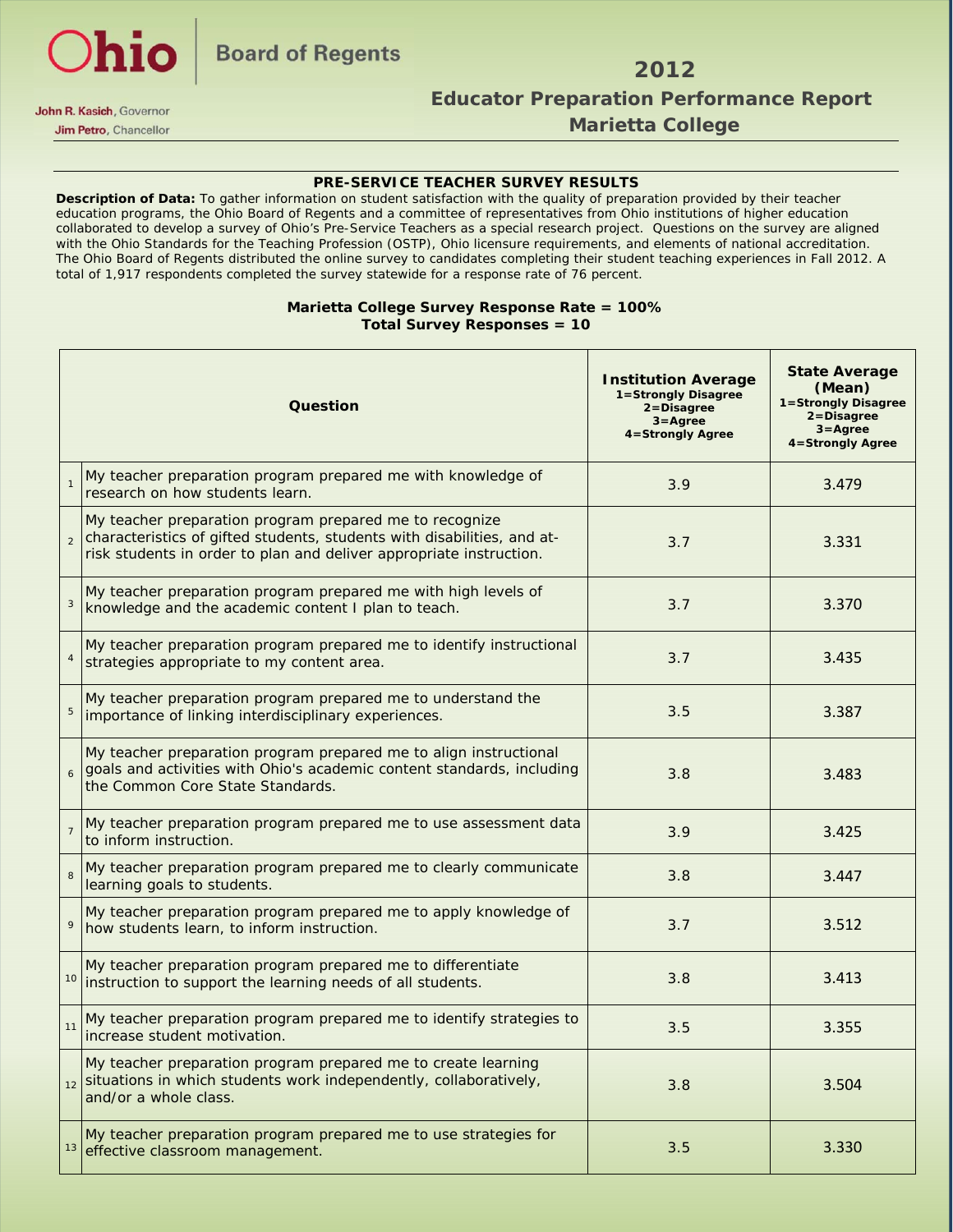

### *Marietta College* **Marietta College**

|    | Question                                                                                                                                                                    | <b>State Average</b><br><b>Institution Average</b><br>(Mean)<br>1=Strongly Disagree<br>1=Strongly Disagree<br>2=Disagree<br>2=Disagree<br>$3 =$ Agree<br>$3 =$ Agree<br>4=Strongly Agree<br>4=Strongly Agree |       |  |  |
|----|-----------------------------------------------------------------------------------------------------------------------------------------------------------------------------|--------------------------------------------------------------------------------------------------------------------------------------------------------------------------------------------------------------|-------|--|--|
| 14 | My teacher preparation program prepared me to communicate clearly<br>and effectively.                                                                                       | 3.495                                                                                                                                                                                                        |       |  |  |
| 15 | My teacher preparation program prepared me to understand the<br>importance of communication with families and caregivers.                                                   | 3.8                                                                                                                                                                                                          |       |  |  |
|    | My teacher preparation program prepared me to understand, uphold,<br>16 and follow professional ethics, policies, and legal codes of professional<br>3.8<br>conduct.        |                                                                                                                                                                                                              | 3.581 |  |  |
| 17 | My teacher preparation program prepared me to use a variety of<br>3.7<br>diagnostic, formative, and summative assessments.                                                  |                                                                                                                                                                                                              | 3.421 |  |  |
| 18 | My teacher preparation program prepared me to communicate high<br>expectations to all students.                                                                             | 3.571                                                                                                                                                                                                        |       |  |  |
| 19 | My teacher preparation program prepared me to understand students<br>3.6<br>from diverse cultures, language skills, and experiences.                                        |                                                                                                                                                                                                              | 3.405 |  |  |
|    | My teacher preparation program prepared me to treat all students<br><sub>20</sub> fairly and establish an environment that is respectful, supportive, and<br>3.9<br>caring. |                                                                                                                                                                                                              | 3.633 |  |  |
| 21 | Prepared me to use technology to enhance teaching and student<br>3.6<br>learning.                                                                                           |                                                                                                                                                                                                              | 3.303 |  |  |
|    | My teacher preparation program prepared me to collaborate with<br>22 colleagues and members of the community when and where<br>3.5<br>appropriate.                          |                                                                                                                                                                                                              | 3.415 |  |  |
| 23 | My teacher preparation program collected evidence of my<br>3.7<br>performance on multiple measures to monitor my progress.                                                  |                                                                                                                                                                                                              | 3.421 |  |  |
|    | My teacher preparation program provided knowledge of the Ohio<br>3.5<br><sup>24</sup> Licensure Program standards for my discipline.                                        |                                                                                                                                                                                                              | 3.137 |  |  |
|    | Provided knowledge of the operation of Ohio schools as delineated in<br>3.3<br><sup>25</sup> the Ohio Department of Education School Operating Standards.                   |                                                                                                                                                                                                              | 3.001 |  |  |
|    | My teacher preparation program provided me with knowledge of the<br>3.2<br><sup>26</sup> requirements for the Resident Educator License.                                    |                                                                                                                                                                                                              | 2.891 |  |  |
| 27 | My teacher preparation program provided me with knowledge of the<br>3.5<br>Ohio Standards for the Teaching Profession.                                                      |                                                                                                                                                                                                              | 3.214 |  |  |
|    | My teacher licensure program provided me with knowledge of the<br><sup>28</sup> Ohio Standards for Professional Development.                                                | 3.4                                                                                                                                                                                                          | 3.105 |  |  |
| 29 | My teacher preparation program provided me with knowledge of the<br>Ohio Academic Content Standards, including the Common Core State<br>Standards.                          | 3.8                                                                                                                                                                                                          | 3.356 |  |  |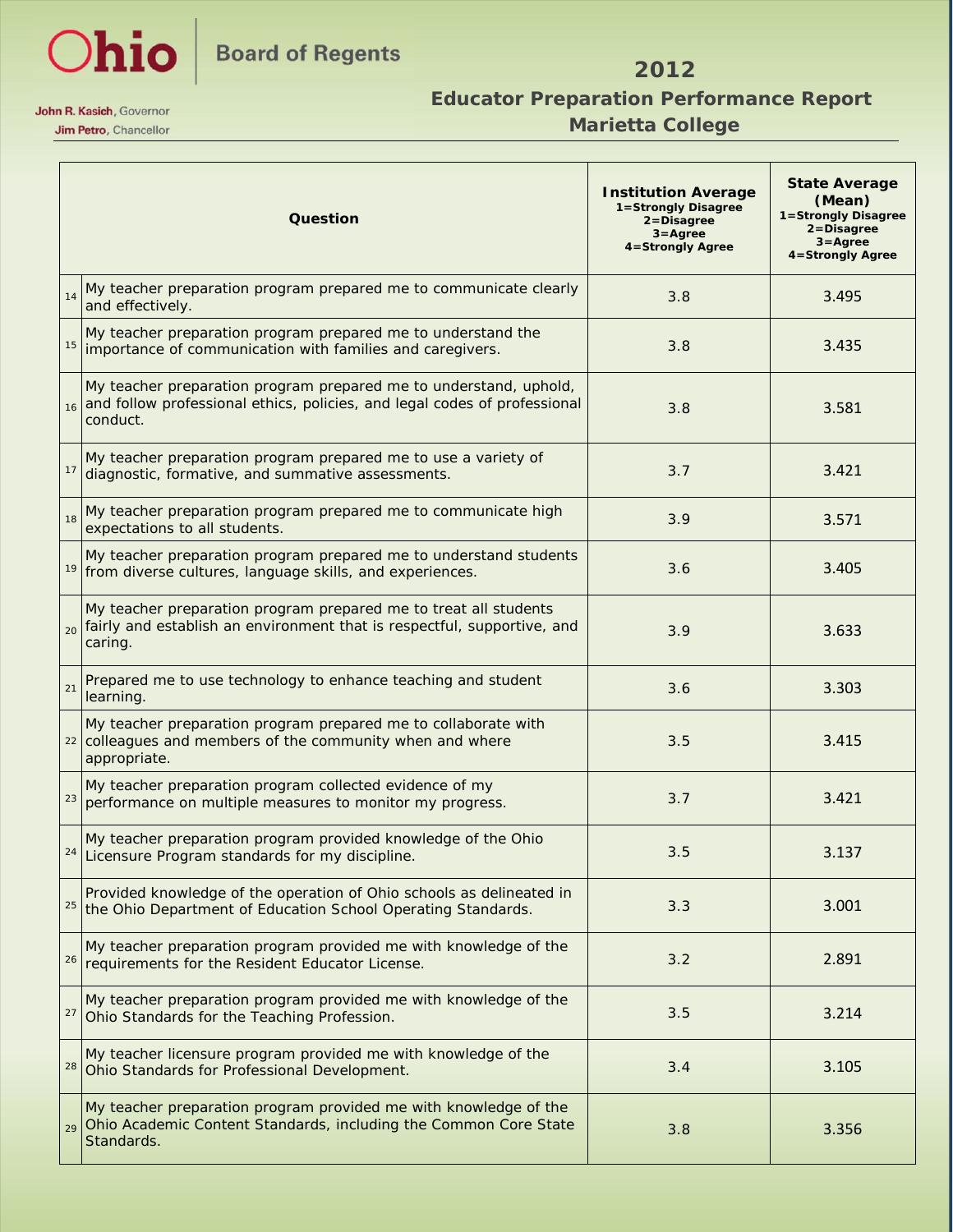

### *Marietta College* **Marietta College**

|                 | <b>Question</b>                                                                                                                                                         | <b>State Average</b><br><b>Institution Average</b><br>(Mean)<br>1=Strongly Disagree<br>1=Strongly Disagree<br>$2 = Disagree$<br>2=Disagree<br>$3 =$ Agree<br>$3 = \text{Agree}$<br>4=Strongly Agree<br>4=Strongly Agree |       |  |  |
|-----------------|-------------------------------------------------------------------------------------------------------------------------------------------------------------------------|-------------------------------------------------------------------------------------------------------------------------------------------------------------------------------------------------------------------------|-------|--|--|
| 30 <sup>2</sup> | My teacher preparation program provided me with knowledge of the<br>Value-added Growth Measure as defined by the Ohio State Board of<br>Education.                      | 3.3                                                                                                                                                                                                                     | 2.951 |  |  |
| 31              | My teacher preparation program provided integrated field experiences<br>that supported my development as an effective educator focused on<br>student learning.          | 3.506                                                                                                                                                                                                                   |       |  |  |
| 32              | My teacher preparation program provided field experiences in a<br>3.1<br>variety of settings (urban, suburban, and rural).                                              |                                                                                                                                                                                                                         | 3.314 |  |  |
| 33              | My teacher preparation program provided student teaching<br>experience(s) that supported my development as an effective<br>3.7<br>educator focused on student learning. |                                                                                                                                                                                                                         | 3.563 |  |  |
| 34              | Provided cooperating teachers who supported me through observation<br>and conferences (face-to-face or via electronic media).                                           | 3.563                                                                                                                                                                                                                   |       |  |  |
| 35              | Provided university supervisors who supported me through<br>3.7<br>observation and conferences (face-to-face or via electronic media).                                  |                                                                                                                                                                                                                         | 3.545 |  |  |
| 36              | Provided opportunities to work with diverse students (including gifted<br>3.7<br>students, students with disabilities, and at-risk students).                           |                                                                                                                                                                                                                         | 3.427 |  |  |
| 37              | Provided opportunities to understand students' diverse cultures,<br>3.4<br>languages, and experiences.                                                                  |                                                                                                                                                                                                                         | 3.396 |  |  |
| 38              | My teacher preparation program provided opportunities to work with<br>3.1<br>diverse teachers.                                                                          |                                                                                                                                                                                                                         | 3.278 |  |  |
| 39              | My teacher preparation program provided opportunities to interact<br>with diverse faculty.                                                                              | 3                                                                                                                                                                                                                       |       |  |  |
| 40              | My teacher preparation program provided opportunities to work and<br>study with diverse peers.                                                                          | 3.1                                                                                                                                                                                                                     | 3.327 |  |  |
| 41              | Faculty in my teacher licensure program demonstrated in-depth<br>knowledge of their field.                                                                              | 3.7                                                                                                                                                                                                                     | 3.552 |  |  |
| 42              | Faculty in my teacher licensure program used effective teaching<br>3.7<br>methods that helped promote learning.                                                         |                                                                                                                                                                                                                         | 3.461 |  |  |
| 43              | Faculty modeled respect for diverse populations.                                                                                                                        | 3.7                                                                                                                                                                                                                     | 3.536 |  |  |
| 44              | Faculty integrated diversity-related subject matter within coursework.                                                                                                  | 3.8                                                                                                                                                                                                                     | 3.446 |  |  |
| 45              | Faculty used technology to facilitate teaching and learning.                                                                                                            | 3.6                                                                                                                                                                                                                     | 3.410 |  |  |
| 46              | Faculty in my teacher licensure program conducted themselves in a<br>professional manner.                                                                               | 3.8                                                                                                                                                                                                                     | 3.600 |  |  |
| 47              | Provided clearly articulated policies published to facilitate progression<br>to program completion.                                                                     | 3.7                                                                                                                                                                                                                     | 3.303 |  |  |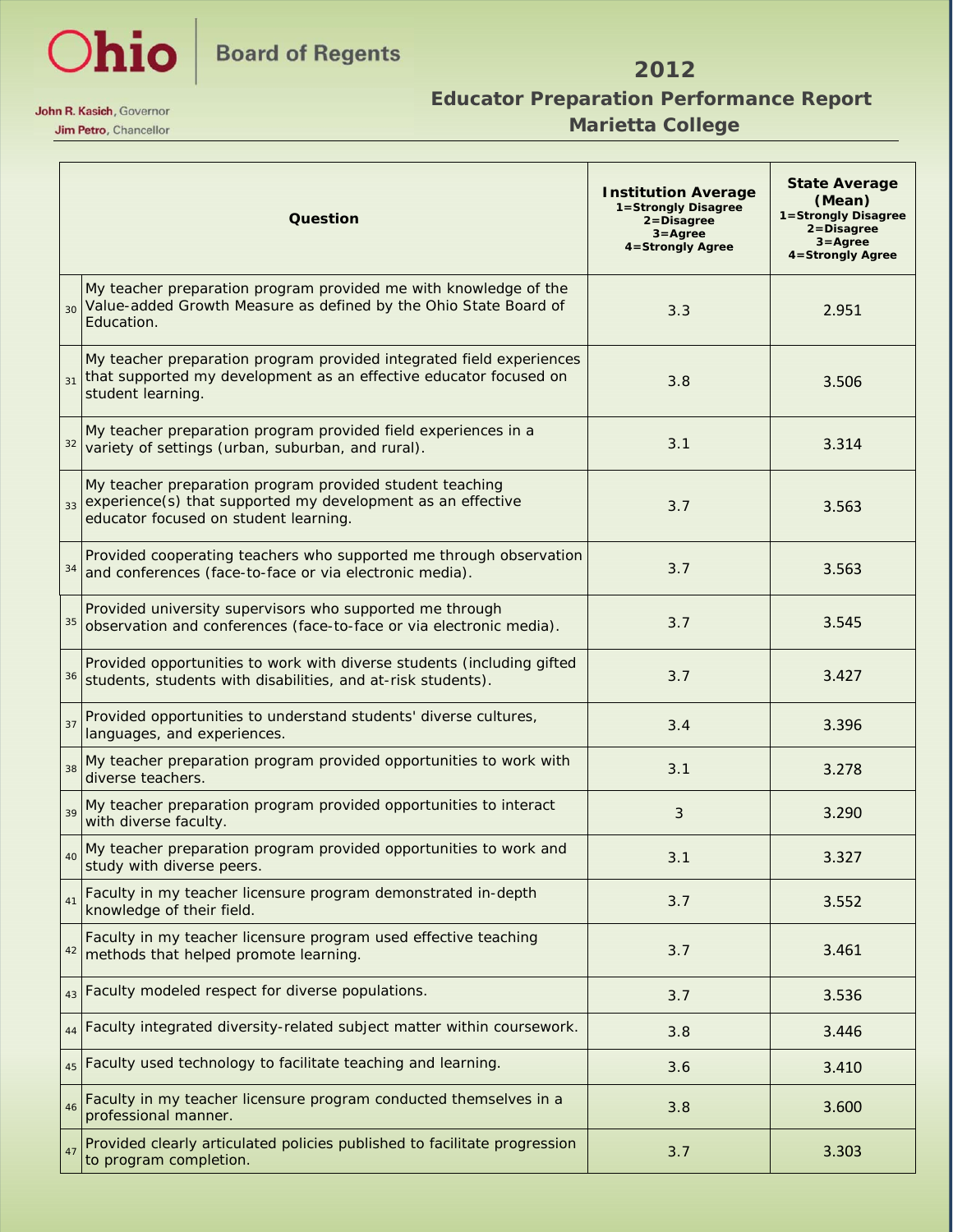

#### **Jim Petro**, Chancellor **College Marietta College**

| Question                                                                 | <b>Institution Average</b><br>1=Strongly Disagree<br>2=Disagree<br>$3 =$ Agree<br>4=Strongly Agree | <b>State Average</b><br>(Mean)<br>1=Strongly Disagree<br>2=Disagree<br>$3 = \text{Agree}$<br>4=Strongly Agree |
|--------------------------------------------------------------------------|----------------------------------------------------------------------------------------------------|---------------------------------------------------------------------------------------------------------------|
| $\vert_{48}$ Provided opportunities to voice concerns about the program. | 3.5                                                                                                | 3.157                                                                                                         |
| 49 Provided advising to facilitate progression to program completion.    | 3.8                                                                                                | 3.304                                                                                                         |

#### **National Accreditation**

**Description of Data:** all colleges or departments of education in Ohio are required to be accredited by either the National Council for Accreditation of Teacher Education (NCATE) or the Teacher Education Accreditation Council, TEAC. Accreditation is a mechanism to ensure the quality of an institution and its programs. The accreditation of an institution and/or program helps employers evaluate the credential of job applicants.

| <b>Accrediting Agency</b>   | <b>NCATE</b> |
|-----------------------------|--------------|
| Date of Last Review         | Fall 2009    |
| <b>Accreditation Status</b> | Accredited   |

#### **Marietta College Educator Preparation Programs Offered**

**Description of Data:** Institutions of higher education offer specific programs which prepare candidates for licensure in Ohio. Educator licensure programs in Ohio must include all of the components required by Ohio law for the program to be approved by the Ohio Board of Regents.

#### **Links to Marietta College Program-Specific 2012 Performance Reports**

| http://regents.ohio.gov/educator-accountability/performance-report/2012/Marietta/Early Childhood.pdf           |
|----------------------------------------------------------------------------------------------------------------|
| http://regents.ohio.gov/educator-accountability/performance-report/2012/Marietta/Integrated Language Arts.pdf  |
| http://regents.ohio.gov/educator-accountability/performance-report/2012/Marietta/Integrated Mathematics.pdf    |
| http://regents.ohio.gov/educator-accountability/performance-report/2012/Marietta/Integrated Social Studies.pdf |
| http://regents.ohio.gov/educator-accountability/performance-report/2012/Marietta/Middle Childhood.pdf          |
| http://regents.ohio.gov/educator-accountability/performance-report/2012/Marietta/MildMod Needs.pdf             |
| http://regents.ohio.gov/educator-accountability/performance-report/2012/Marietta/Music.pdf                     |
| http://regents.ohio.gov/educator-accountability/performance-report/2012/Marietta/Science.pdf                   |
|                                                                                                                |